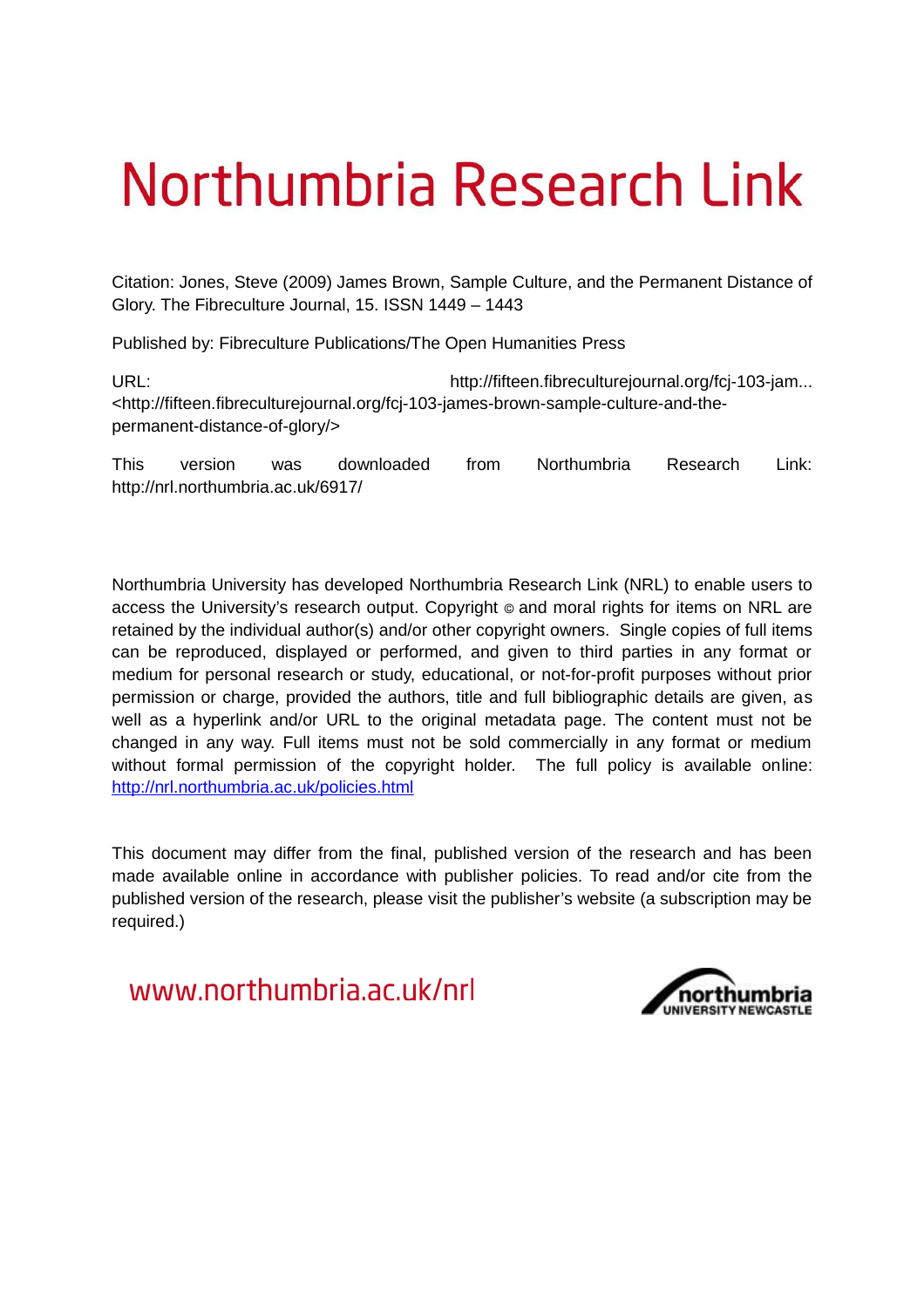URL to article: http://fifteen.fibreculturejournal.org/fcj-103-james-brown-sampleculture-and-the-permanent-distance-of-glory/

## James Brown, Sample Culture and the Permanent Distance of **%**

#### Steve Jones University of Sussex

But here I am, the man Who started it all, and I'm glad, 'Cause I'm number one, original, I know I'm bad

'I'm Real', James Brown

Perhaps unsurprisingly, the James Brown song 'I'm Real' (1988) features the man himself lending a vocal turn (or two) to the track. The song contains numerous lyrics regaled from James Brown's earlier hits (including 'Make it Funky' (1971)) and also James Brown vocal samples from 'Get Up (I Feel Like Being a) Sex Machine' (1970) and 'Get on the Good Foot' (1972). This chronologic duality is the starting point of the problem that concerns us here. Funkalicious.

The question is simple (even if the answer is not). Why sample James Brown's voice when the man himself was in the studio recording a vocal? What purpose could it serve, especially when he was already replicating moments from previous hits? During the 1980s, the rise of hip-hop altered the landscape of American popular music. Sampling became a common formal technique, and the music of James Brown was arguably the predominant catalogue source for samples used. James's frustration at being 'replaced' and having his work overtly plundered is evident in 'I'm Real'. Here, he attempted to out-manoeuvre his new rivals by sampling his own work, thus asserting his status as original author of the sound snippets that were being frequently employed without direct acknowledgement. As the originator, Brown's ploy was in part to educate fans of hip-hop who may have unknowingly encountered elements of his music, but who remained unaware of the contexts from which those sounds were garnered. The central questions I pose here focus on what the choice to sample himself reveals about Brown's status as a Soul legend, and whether the contemporaneous James could sincerely live up to the mythic status inherent to the message of 'I'm Real' given its selfconscious form. This confusion appears to be an extension of Walter Benjamin's conception of déjà vu as an acoustic effect – 'the cool tomb of long ago, from the vault of which the present seems to return only as an echo' (Benjamin cited in Breyley, 2009: 145) – only here the slippage between past and present is quite literal, involving the discordant imbrication of two divergent temporal states. Via a detailed investigation of the song 'I'm Real', I will probe Brown's playful employment of his own past. His gambit, I will argue, may be read simultaneously as testament to his own glory, and as a signifier that the excesses of egotistic auto-projection were always more distant than they first appeared to be.

'I'm Real' is one of Brown's later 80′s singles, following hits such as 'Living in America' (1985). So, the vocal references represent his glory days, especially in the face of these newer, glossily produced numbers – which are a far cry from the raw soul of 'Please, Please, Please' (1956). Ironically, the use of sampling represents this 'progress' formally, indicating advances in recording technology (arguably at the cost of the music itself). Papa's got an old bag – and one is expected to be familiar with some parts of it. James was past his prime by this stage of his career. Thus, it makes sense that he would reference his back catalogue while still viable as a charting artist – before he was left 'outta sight'.

But maybe he could only make this career extension because (ironically) he was regularly sampled in music of the period – as George Cole avers, 'Brown is one of the most sampled artists in the history of hip-hop music, with more than 650 samples taken from just a dozen of Brown's tunes' (Cole, 2007: 327). So, in sampling himself, it appears that he was playing the same game as his hip-hop successors, proclaiming that he was *really* 'Real', or at least better than those who paid tribute to him (the 'copycats' in his terms). This is certainly how Rickey Vincent reads the song, stating that 'James Brown finally responded to the barrage of "biters" who would nibble on his rhythms in…"I'm Real"'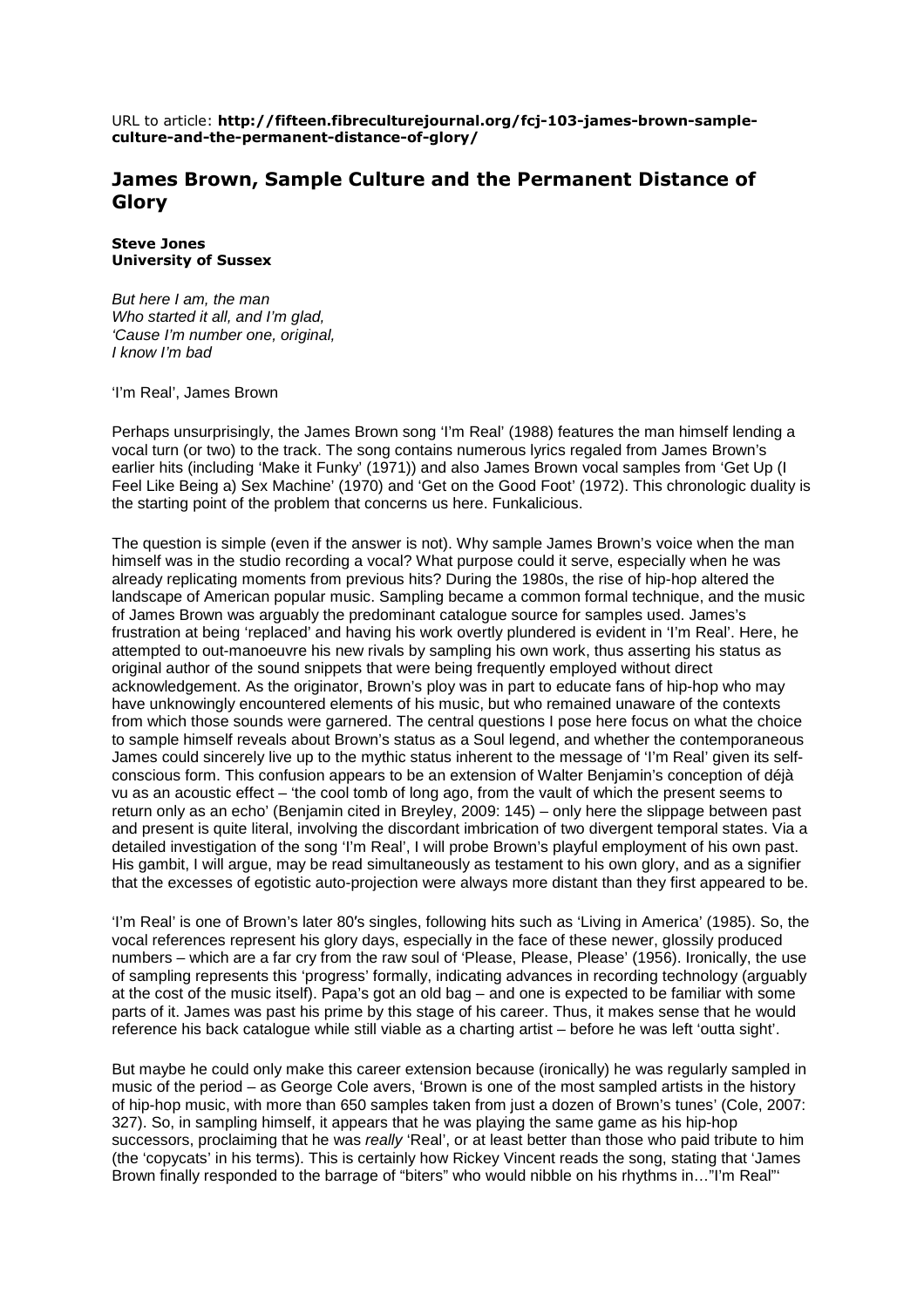(Vincent and Clinton, 1996: 87). The 1980s rap scene was an era dominated by large gold medallions, a trait later rejected by numerous artists including Chuck D of Public Enemy, who associated the trope specifically with an insecurity of identity. He critically summarised the preoccupation thus, 'I got to get a gold chain or I got to get a fly car in order to impress a sister or whatever, in order to impress myself, in order to make people feel good about me' (Chuck D quoted in Keyes, 2004: 172). This superficial bolstering of self was (and arguably still is) a central trope of hiphop identity, although such an over-exertion of the fundamentally fragile self is not just played out in physical terms. As Geoffrey Sill points out, 'there is a marked component of self-aggrandizement and epic boasting in rap' (1993, 60). If hip-hop has been associated with exuberant posturing to one's own brilliance, this may have proven an apposite milieu for Brown's reclamation of the music scene. Who's the man? Well, surely it is the 'Godfather of Soul', the 'teacher' (as he so modestly put it). Who could ask for mo' funk for their money? Yet, as I will go on to demonstrate, this equally seems to mask an ambivalence that makes the Brown persona an unknowable non-space, despite (or indeed because of) the overt designation of how "James Brown" signifies as a figure of musical influence.

One of our ways into this debate should be to pay attention to the motivations behind sampling in the period, and why Brown was such an influential figure. As John Scannell notes, 'Brown's resistance to the orthodox…appeal[ed] to the egalitarian musical outlook of a new generation of…DJs and dance music producers' (Scannell, 2009: 122). While sampling became part of pop music's evolution, it also had an important social function. Taylor observes that 'in hip-hop...sampled material to this day tends to be used either as a homage to musical forbears, such as…James Brown, and/or it's used as a way to establish a kind of musical community' (Taylor, 2000: 149). Of course, Brown's use of self-sampling does attempt to establish a communal relationship in the sense that it speaks back to his imitators, and places himself firmly at the apex of the musical hierarchy. Brown, after all, was required to pay tribute only to himself. Where other artists may have used sampling to honour Brown's influential past, they also (perhaps accidentally) replaced him by regarding him as a legend (of the past). 'I'm Real' then acts to assert that James was still a going concern at this stage, entering into a dialogue with the musical forms of the moment.

Other artists used James Brown samples to indicate that he formed part of their roots, one that they had to directly acknowledge through extraction – the implication being that they could not replicate or supersede such material. The problem again then is in Brown's intentional misuse of the technique, coupling literal sampling with his reproduction of past vocal motifs. His attempt to recreate those moments of past vocal greatness ('papa's got a brand new bag', and so forth) suggests that he was still very much able to produce such material, and thus did not need to use samples. In utilising both present and past in one continuum, he may have been attempting to close the gap, suggesting that there was no noticeable distance between these two states. In that sense, the sampling is not redundant per se, but an excessive self-tribute that works to playfully bolster the self, as well as arguably maintaining a parodic, self-reflexive awareness of the previousness of that greatness. This at once situates him as the origin-point, while also pointing to the potential fragility of that position.

One of the complexities of this stance arises from the lyrical content of the song. There is, according to 'I'm Real', 'nobody out there good enough to take the things' Brown has. Except maybe the tense of this sentence is wrong – coming after a lengthy spell in prison, perhaps he should have been referring to those things he 'used to have'. This is certainly the implication inherent in Daddy-O of Stetsasonic's observation that sampling 'was mutually beneficial to both the sampler and sampled, as it revived the careers (and bank accounts) of outmoded and pensioned-off musicians, predominantly the Godfather of Soul' (Daddy-O, quoted in Bernado, 2007: 152). Brown's jibing lyric 'better take my voice off your record 'til I'm paid in full', hints towards his acknowledgment of the economic dimension here, especially since this line is coupled with the handing over of cash in the music video that accompanies 'I'm Real'. Yet it equally seems to dismiss hip-hop artist's desire to 'pay' homage to their influences, or at least discredits such attempts. Brown's version of 'paying dues' necessitates the maintenance of his success over his hip-hop protégés in the musical hierarchy (rather than the literal paying of royalties). Ironically, James's cribbing of their new style, albeit influenced by the soul he 'invented' (as he puts it in the lyrics of 'I'm Real'), was to give him his last chart single success. The self-destructiveness of this decline is meted out again in the music video where Full Force retrieve the James Brown records the DJ-wannabes are playing, and snap them – destroying Brown's own backcatalogue. Maybe Brown's claim that there was 'nobody out there good enough to take the things I have' was erroneous because he did not bargain on *himself* being 'good' enough to have ever had a firm grasp on them.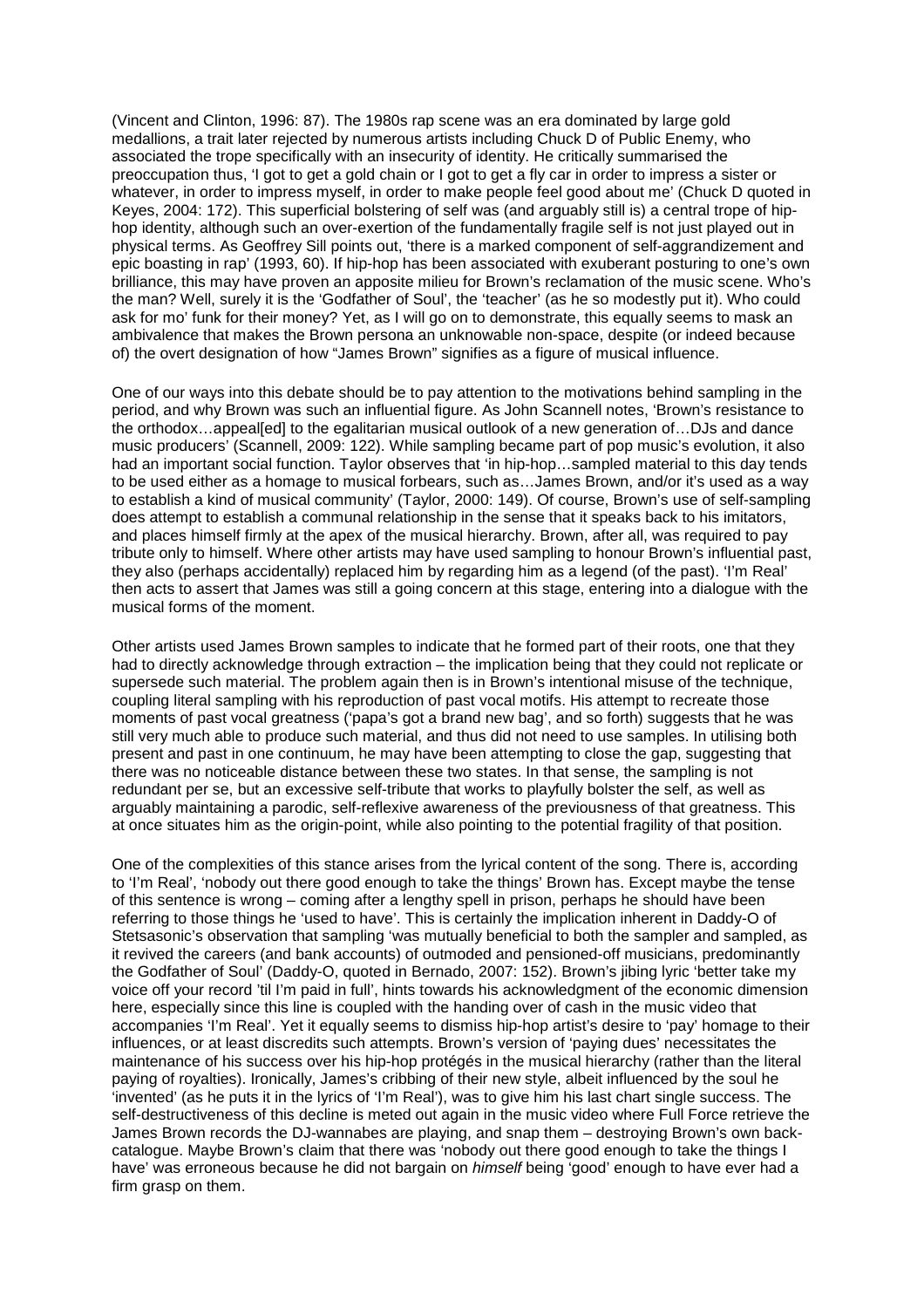But what exactly was he claiming that he was better at? I am sincerely hoping that 'it' was not using samples, because 'I'm Real' really does not do that very well. One would be forgiven for breaking out in a 'cold sweat', or 'getting up' on the bad foot on hearing this particular number. Maybe the 'it' inquestion was being James Brown (aka the Funkmeister General). However, in order to make this case, he had to embellish his fading self by culling parts of his previous SuperBadness, proving that he was not that good at that either. Perhaps he was aiming his message solely at the 'copycats' (even if doing so entailed the need to replicate his own material), rather than attempting to re-conquer the charts. Brown's own declaration that '"I'm Real" is the biggest record I've had in 15 years in the United States' may be read as a statement of surprise given that the contemporary audience 'had him playing hits he recorded 25 years ago' (Jet, 1988: 60).

This is a crux-point of ontological confusion – in asking the contemporaneous James Brown to recreate moments of past glory, the audience of 1988 were denying the current greatness of his musical talent in search of something no longer strictly present. Again, we may wish to draw direct parallel tothe motivations of sampling. Mark Katz states that:

Even if the sampled musicians were to perform their chopped and looped parts in concert (an unlikely prospect!), they themselves could not exactly reproduce the original…even if it were somehow possible to recreate the samples, to do so would be to miss the point…it is the sample – not the live performance – that is the real thing (Katz, 2004: 154-155).

Again then, we are faced with the problem of James re-enacting himself, both in the studio and in concert. Such a disregard of temporal change (on behalf of both audience and performer) leaves us with a situation of horrific potential.

One means of seemingly easing the problem of anachronistic semi-present James Browns is to treat the technique as an extension of his musical milieu, his 'willing embrace of "illogic" in the face of a dogmatic image of musical thought' (Scannell, 2009: 120), and his persistent demands on bandleaders to make 'something out of nothing or something out of any combination of things' (Wesley, cited in Scannell, 2009: 119). Sampling himself then appears to fit the same logic of musical construction that entailed precisely the (re)combination of disparate and unexpected elements that was central to Brown's musical oeuvre. Alternatively, we may read it as a joke of sorts, although it does not strictly follow that the use of sampling/repetition of his own lyrics was a self-reflexive 'ironic thang'. Sure, there was always a sense of humour in his swagger, not least in his onstage dying/resurrection routine (documented in Wolk, 2004: 92-3). But was he being humorous, or was this indicative of egotism? If we read Brown as playful instead of simply narcissistic, the song's statement 'I know I'm bad' takes on entirely different connotations, even if this particular single was one Lazarusstyle re-entrance too many. Indeed, the self-praising lyrics may be too extreme to be taken seriously. His accusation that his rivals 'steal my rhythm and my style, and you think you're god' suggests that his style and rhythm make him the god that they want to be (as if, by mimicking his position, they now believe themselves to be at his level). Rather than taking this too gravely, it may be indicative of Brown's self-referential sensibility, in which 'surface' in privileged 'over depth, and play over seriousness' (Prior, 2009: 81).

At first it may appear that 'I'm Real' was not intended as a pun because the irony is missing, but the case may not be as direct as this. Let us briefly sojourn to look at a previous single to illustrate my point. 'Too Funky in Here' (1979) was the perfect opportunity for an ironic treatment. He could have made it an operatic ballad, or taken on some other form that was not at all funky, suggesting that he was so funky, that it is beyond our ability as listeners to distinguish what is or is not funk anymore. After all, if anyone could have re-investigated the parameters of what funk was, it should have been the Godfather of Soul. But, alas, 'Too Funky' is…well…just funky enough (I do not suppose it would have been so successful if it had been entitled 'Adequately Funky', or 'My Funk will Suffice' though). Of course, we may wish to read this song in another sense – its central conceit hinges on a dualism of form (Funk music) and linguistic play (funky meaning "smelly" – including Brown's calls for 'air freshener under the drums') that can be interpreted in a number of ways. It can either be read as a matter of self-mockery (as in "my music stinks") which directly tempers the self-praise he embodied in his status as legend. After all, Brown's band-mates often criticised James's 'musical shortcomings', and he displayed a 'frank ambivalence toward[s]' the 'distinction between "good" and "bad" musicianship' (Scannell, 2009: 118,123). There is every chance then that this auto-commentary was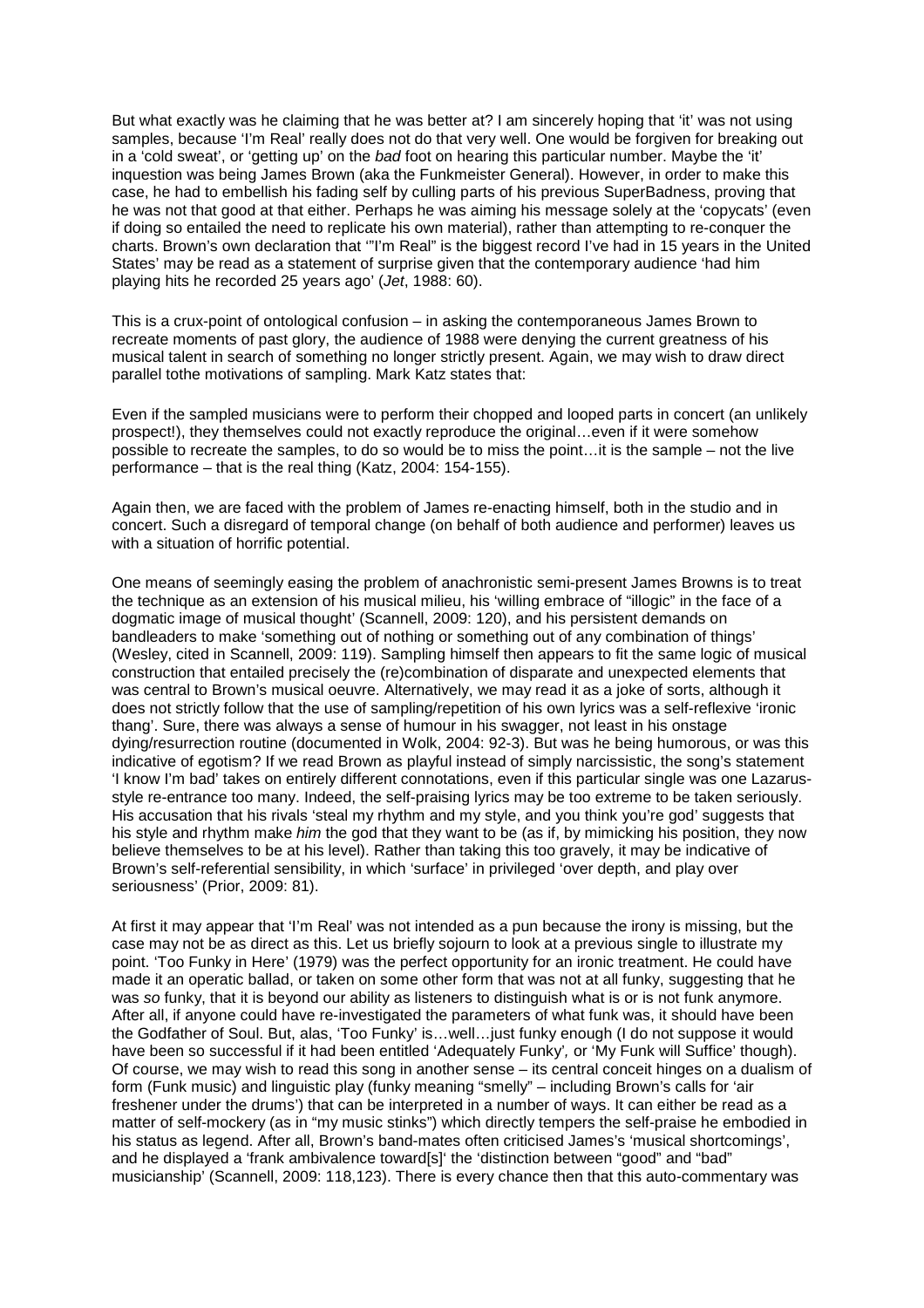inextricable from Brown's lyrical opus as an extension of his self-interest. Alternatively, and in a similar sense to 'I'm Real', it may be an accusatory statement. In this light, the song declares that the contemporaneous musical climate is in need of change ('open up the door y'all!') because the market has become saturated with imitators. If that was what he meant by it being 'too funky in here', the implication is that (as commander of when the atmosphere has exceeded its funk-potential) he was still the controlling force central to the debate.

The problems we have so far encountered – of past versus present and a potentially humorous or critically ironic version of excessive self-grandeur – are equally articulated in 'I'm Real's promotional video. The video begins with a variety of James Brown impersonators practicing together at 'Copycat Studios', while DJs gasp in awe at finding a James Brown LP to spin. From the start then, even before Brown and Full Force enter to bring 'the payback', this is framed as a world entirely revolving around the Brown persona – as if 'Copycat Studios' does not have anyone else to mimic. It should not surprise us that the Brown-ego should infect the environment of the video, as the lyrics explicitly tell us 'this is my world'. Thus, walls are lined with his pictures, and people on the street corners hold and point to posters of his visage.

Importantly, this also connotes that he is current, 'street', and still of relevance to 'the people' in a profound way (unlike, presumably, those anonymous copycats). This connection with the streets is magnified by his line 'can I take it to the bridge?' being met by Full Force's specification – 'yeah the Brooklyn bridge'. Furthermore, the city is tied directly into a melding of past and present. A monochrome shot of the Apollo Billboard advertising 'James Brown and the Famous Flames' is intercut (sampled and re-organised) with the same sign (this time in colour, thus signifying the present) advertising 'James Brown and Full Force'. Crucially, both images have been filmed in the present. evidenced by surrounding detail that remains unchanged across the shots, one simply being rendered in black and white. The confusion between past images and present ones is thus further problematised, making a reinvention of the past in the present seem all the more implicitly plausible. The world infected by Brown's multi-temporal personae, rendered via visual sampling, manifests Michel Foucault's vision of the 'accidental, transformational and discontinuous in the "profusion of entangled events" that constitutes "the world we know"' (Foucault quoted in Breyley, 2009: 148).

Later in the video, the impersonator we met in the opening sequence is stripped of his wig and jacket. These superficial markers designate 'James Brown-ness' in this climate, and only draw attention to James' own façade of that same 'James Brown-ness' elsewhere in the video. That the lyrics discuss 'steal[ing] my arms and my legs' while the viewer is shown the limbs of the impersonator blurs the line between 'genuine' and 'fake' even further. Thus, it becomes thematically difficult to separate the original Brown from his replacement, and this is the logical result of sampling given Nick Prior's observation that 'if the digital sampler was postmodernism's musical engine, then hip-hop was its recombinant form, and the erosion of divisions between original and copy the celebrated consequence. Pop music had become an engorged repository of itself' (Prior, 2009: 81, my emphasis). Brown enacts exactly this self-reflexivity through his over-wrought persona.

This displacement is manifested elsewhere in the video for other means. The video ends with a lacklustre band (notably all white, which may provide another critical commentary on the 1980s music scene in a racial sense) performing 'Please Please Please' in the most uninspiring fashion they can, their manager asking for 'more of that James Brown mystique, magic, zeal, conviction'. Again, aggrandisement of the Brown persona is key, even though James himself is only present off-camera as teacher (he suggests that the 'kid' needs 'more soul'). Here, his usurpation and absence from the musical scene appears to be inevitable, his physical disappearance meaning that his didacticism has to live on through the sound of his voice alone, reminding us that his recordings have been a prevalent influence on the musical climate during his incarceration prior to this single.

Another kind of displacement is employed via visual sampling. Over the lyrics 'I'm number one, original', we are treated to images of James performing as a young sensation in the early 1960s. In the same way that the vocal samples juxtapose temporally divergent versions of the same man, his youthful stage presence is directly compared to his older self strutting awkwardly (even back-sliding into a member of Full Force at one point). Moreover, just as Brown does not live up to his previous status as a dancer, he also singularly fails to lip sync with the recorded vocal (perhaps he should have changed the lyrics of the song to read 'I ain't taking no lip…synching lessons'). If this is intentional, it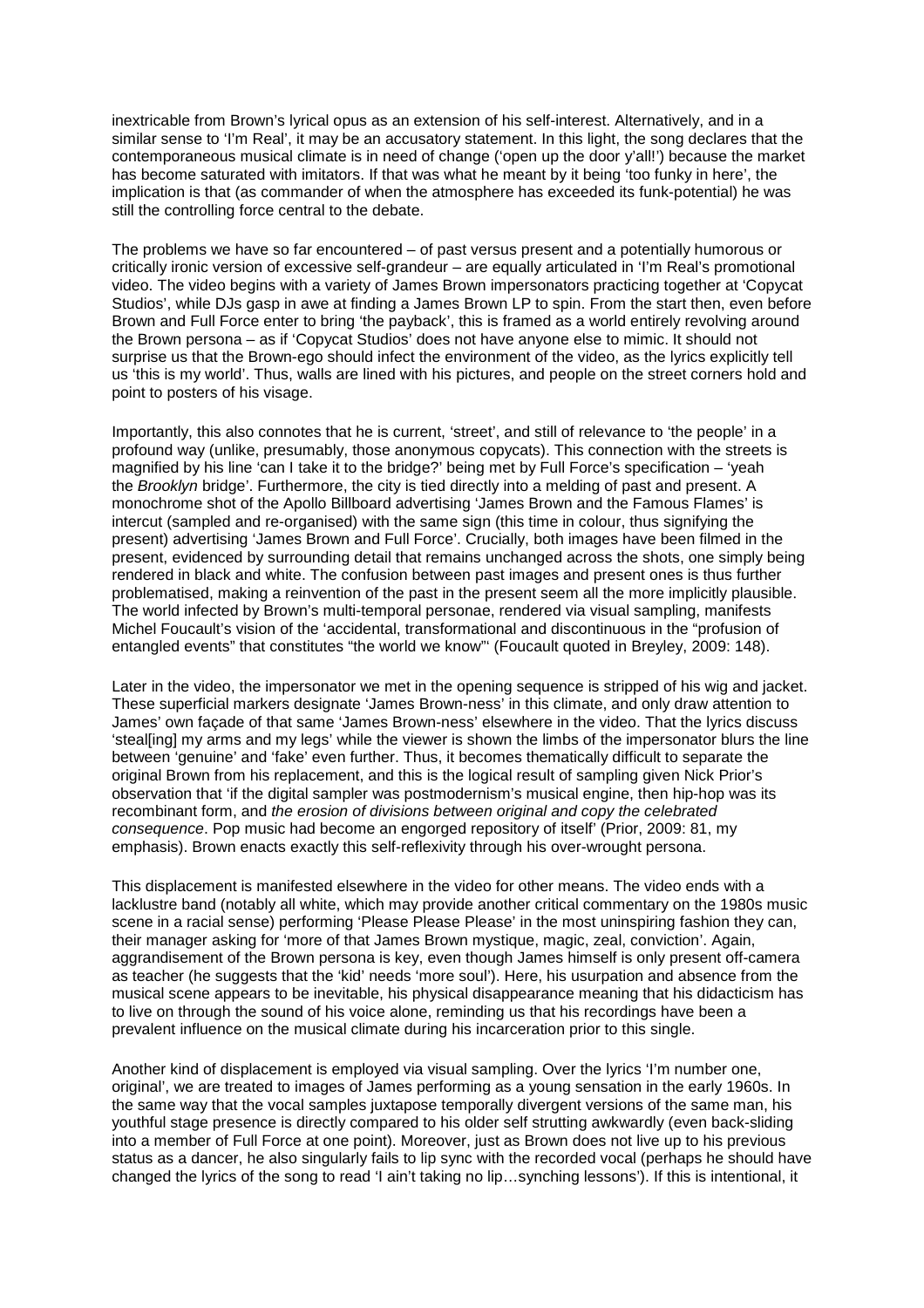may be read in several ways – firstly, it may be a dig at those that have to utilise his recorded voice instead of their own, and this is augmented by shots of the DJ who mouths along to the sample 'J-J-James Brown' throughout the video. Secondly, it may take a swipe at the trend for lip synching in pop music during the 1980s, implying that the technique is inauthentic compared with the talent and effort of Brown's youthful stage performances (which are directly shown in the video). Finally, it may be read as a mode of further accentuating the gaps between the physical presence of Brown himself in 1988, and the recorded instance of his vocal performances (for which he will be remembered), which in some sense transcend time, blurring with and becoming indistinguishable from the past.

Let us return to this formal issue as raised by the recorded song then. The problem remains: why use a sample instead of the real James? Even if past his prime, the Sex Machine frequently impersonates himself throughout the song ('can I take it to the bridge?'). The combination of this imitation alongside the presence of the Real voice of James Brown-past simply makes permanent a testament that he was releasing material as a shadow of his former self. Furthermore, there is an inherent problem with the song being entitled 'I'm Real', when relying on these sound-bites. It is not that it is not "really" James Brown that we are listening to, but that the sample (contextualised beyond his previous glory), although authentic, is somehow less 'Real' than the James recording live in the studio. Yet, arguably, the use of the sample is more genuine than the impersonation of his previous self. That is to say, the authenticity of the sample itself is not in question. It is certainly more contextually honest than the 'past-it' James pretending to be himself as a younger man (although this continuation of his career on the basis of his past glory could be deemed as exemplifying this same issue).

The argument is not one regarding the use of samples against live music, more of context and motive. Sampling, especially the looping of sound, can produce new and unexpected re-imaginations of those sonic instances, not least in combination with other sampled sounds. The loop allows the presence of recognisable rhythm in its conformity to a time-schema (a tempo, and the limits of the sample-loop). This is no less true when sampling is used in conjunction with live musicians. However, the difference between live music and sampling is not one of ease, it is one of rhythmic structure. The looping of sound creates its own ordinances of rhythm through repetition. Live musicians seek to perform a rhythm, and this performance is at the whim of the individual musician's ability to accurately enact that moment. Of course, when it has been recorded, the moment is made permanent, and once that is the case,those moments can be re-investigated through their deconstruction and recontextualisation via sampling. This is especially true in Dance culture, where remixing has become a normative technique (Hull, 2004: 61) that allows artists to release multiple reinterpretations of their own work (Prior, 2009: 82).

So what is the problem with Mr. Brown doing the same? Well, for a start, Dance music is most often constructed from samples and sound-bites in the first instance, even if they are created by the artist themselves. So, the form itself invites remixing without re-performance per se. In the case of the indiscriminate littering of vocal catchphrases in the face of a new live performance, as found in 'I'm Real', the problem is not so much ethical as uncanny. It concerns the plundering and resurrection of a now absent, yet strangely present and disembodied James Brown. The 'Real' crux is where there is a collapse of space and time. Here, James inhabited the studio with his auditory doppelganger, a version of his selfhood that was no longer present (he proved it by replicating it). Just because that previous selfhood has been committed to tape, DAT, vinyl, or CD, and thus made permanent, it does not make the conflict between two anachronistic James Browns any less problematic – it only exacerbates the issue. This is especially true as, for the most part, he was re-performing these catchphrases live in the context of the new song, rather than sampling them all (would this have been worse?).

Maybe this song was intended as a direct formal critique, attacking 'discourses of authorship and authenticity' inherent to 'pop's sense of itself as trading in talent and originality' that in part hinges on 'the immediacy and presence of the live performer' (Prior, 2009: 81). Brown's hyperbolic image may be read as having reached its peak in the context of 'I'm Real' as part of an über-critique of popular music that was entirely in keeping with his earlier creativity. Also, innovations in musical technology (from microphones and the phonograph, to digital sampling) have been historically met with criticism and misunderstanding because they so often appear to undermine 'ideas of the unique performance and presence of the body' (Prior, 2009: 86). However, rather than being part of Brown's musical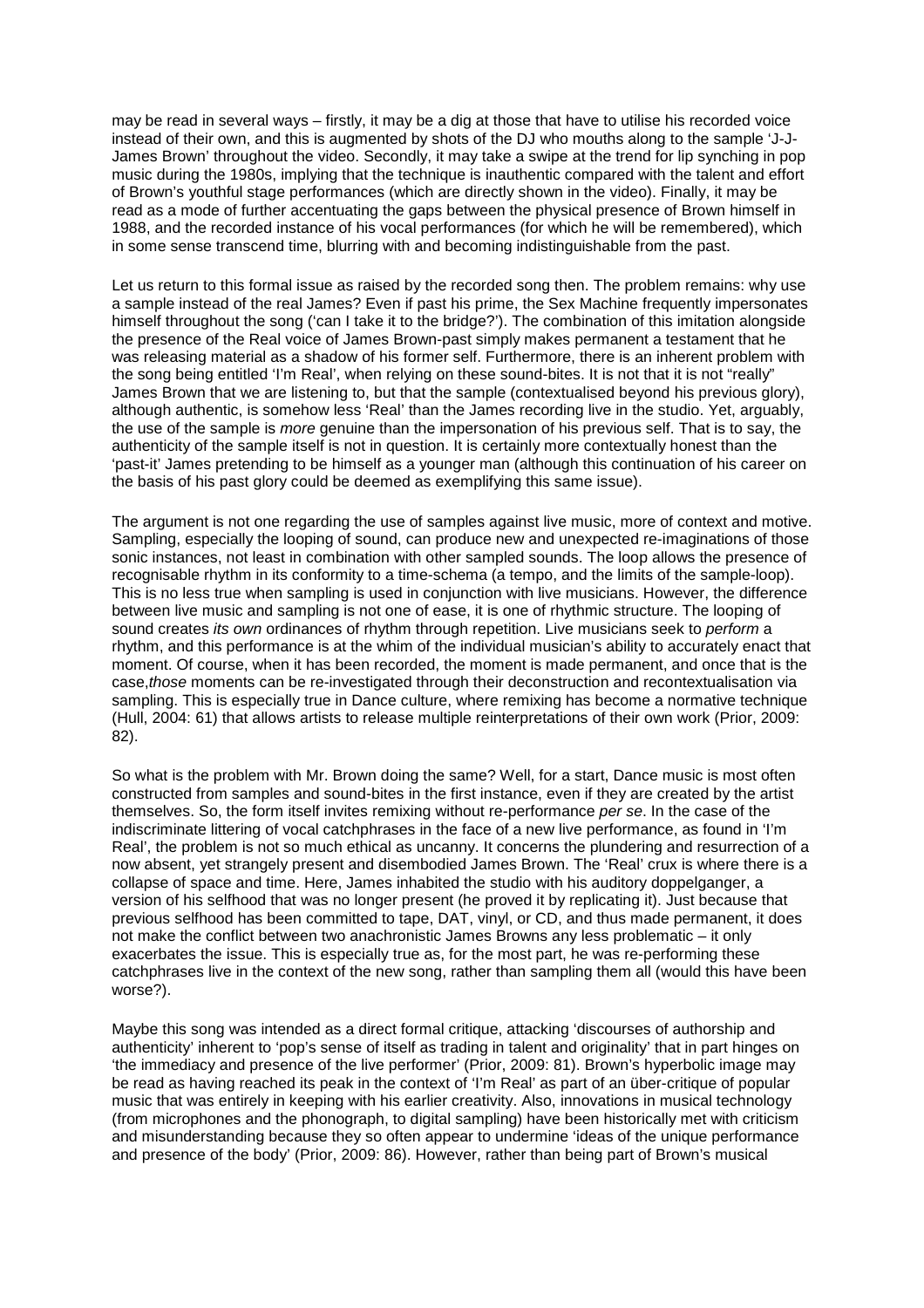masterplan, it is more likely to be part of his experimental outlook or talent for 'naively employing' techniques and musical tropes to ends 'for which they were never intended' (Scannell, 2009: 130).

Perhaps the problems ultimately stem from the song being so ironically titled – although re-titling the song 'I Was Real' would introduce another set of problems. Alternatively, there is a distinct possibility that the predicament is sourced in the on-stage routine of collapse-and-return he so often performed as a young, vital man, but was unable to continue into his old age. The feigned heart-attack or collapse would have been an inappropriate stage device for James to enact during performance in the years before his death, simply because of the threat of its authenticity – that it might be for 'Real'. Maybe I cannot let go of the fact that James himself starred in the BMW sponsored short film Beat the Devil (Tony Scott, 2002), in which James is depicted as having originally made a Robert Johnsonstyle pact with Lucifer to obtain his talent, and then has to challenge the Prince of Darkness (played by an exuberantly camp Gary Oldman) to a car race in order to gain eternal youth, and return to a state of his former prowess. It should be noted that throughout the film his lines were predominantly culled from his song lyrics, extending the playfulness located in 'I'm Real'. This performance, 14 years after 'I'm Real' graced the charts, may have been the key indicator that the single (and the Godfather of Soul persona) always was supposed to be tongue-in-cheek. We might even read this role as a retrospective revision of a previously sincere statement of (arguably misplaced) self-confidence in his return to the music business after his incarceration. Alternatively (and most cruelly), one may interpret this as the final manifestation of Brown's lack of self-awareness – that he believed himself to still be the 'teacher', even when occupying the mythic space that only legends (inherently of the past) can.

In avoidance of such a judgement, I am more inclined to insist that the problem lies, in essence, with the paradox of recontextualising the permanence of a past moment. Prior's observation that in the evolution of electronic music 'the synthetic sign had replaced the organic referent to become the "real"' (Prior, 2009: 81) is particularly apt, especially given the contemporaneous issue of James's organic decline from the stasis of former glory manifested by his recorded and hauntingly still-present self. As 'I'm Real' was released over two decades ago, the clash I have been examining seems to be all the more persistent. Its stasis ensures that the conflict of temporally divergent James Browns is becoming ever-distant from the listener's contemporary replaying of that recorded moment, stressing the permanence of the problem. Yet, whenever the hit is returned to, the listener is faced afresh with the impossibility of two ever-absent Browns simultaneously inhabiting a shared time-space. Despite this paradox, the song itself remains tangible or 'Real'. In case one needs convincing, (the now sadly deceased) James is still ready to tell us so, many times. His 'reality' is stressed by his multichronological presence, however arbitrary its implementation may appear to be. Mother popcorn, y'all.

## Author's Biography

Steve Jones attained a doctoral degree for his thesis Selfhood as Instance of Horror: Ontology, Ideology, and Narratives of Body-Terror from the University of Sussex, England, where he teaches within the department of Film and Media. His research interests include Horror film and literature, pornography, gender studies, feminism, post-structuralism, discourses of the body, and existential philosophy.

### References

Bernado, Shawn. 'Eric B. & Rakim', in Mickey Hess (ed.) Icons of Hip-Hop (Westport, CN: Greenwood Publishing, 2007).

Breyley, Gay. 'Music as a Model for Postmodern Textual Analysis', New Formations 66 (2009): 144- 157.

Cole, George. The Last Miles: The Music of Miles Davis 1980-1991. (Michigan: University of Michigan Press, 2007).

Hull, Geoffrey P. The Recording Industry Second Edition. (London: Routledge, 2004).